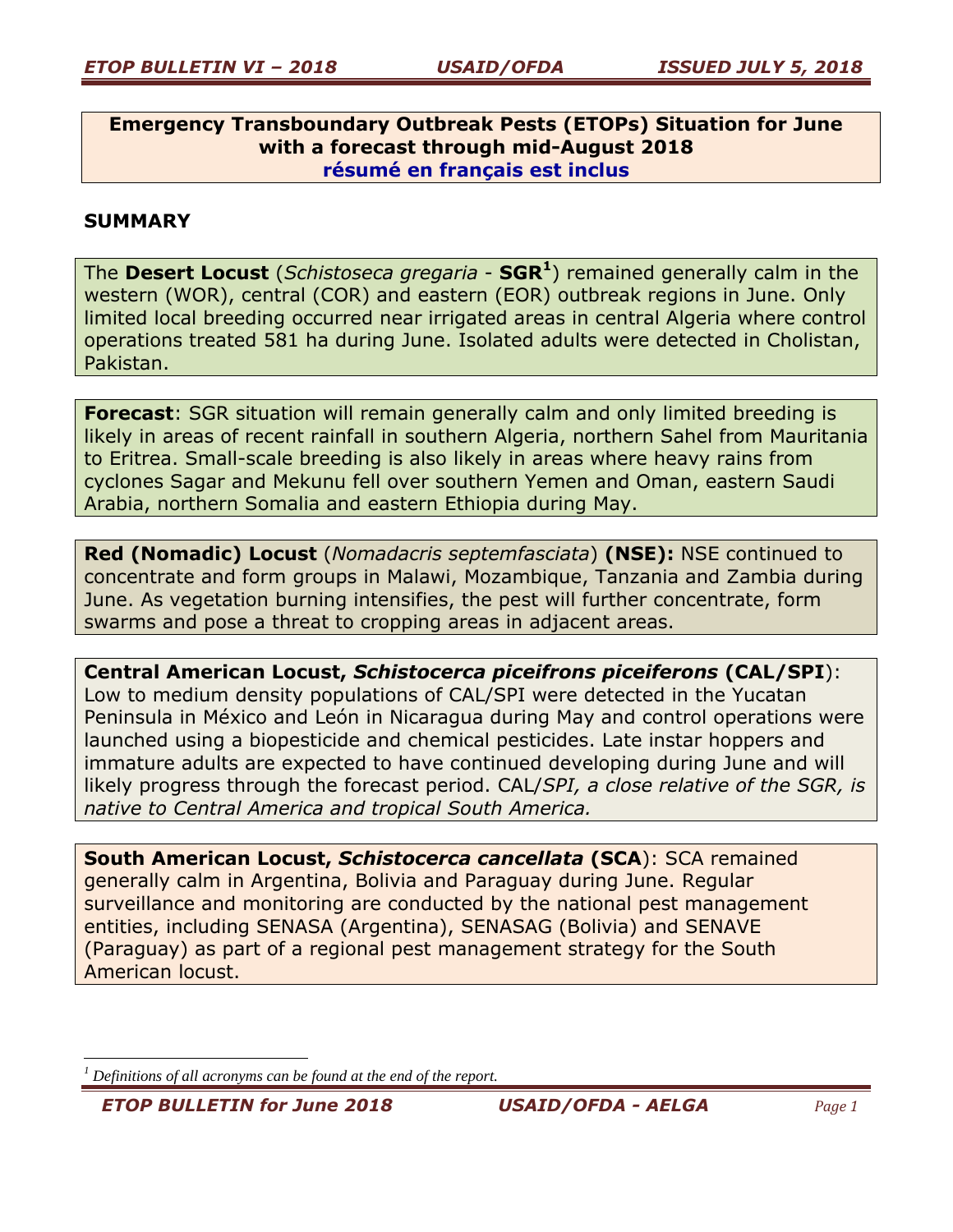**Italian (***CIT***), Moroccan (***DMA***), and the Asian Migratory Locusts (***LMI*): DMA is expected to have continued hatching in Central Asia and parts of the Caucasus. DMA and CIT will further develop during the forecast period and hence, *active surveillance and timely preventive interventions remain essential.*

*Fall Armyworm (Spodoptera frugiperda) (FAW)*: FAW continued being a problem to maize and other cereal crops in eastern, central and, to a lesser extent, in parts of southern Africa during June (refer to pages 11-12 for additional information*)*.

**African Armyworm (AAW)** (*Spodoptera exempta*): AAW outbreak was not reported during June, however the pest will likely appear in Eastern Africa and the Horn region during the forecast period.

**Southern Armyworm (***Spodoptera eridania***) (SAW**), a pest native to the Americas and common in southern USA to Argentina poses a serious threat to agriculture. So far, it has not been detected in Africa, however, it is suspected to be present in the southern and the central parts of the continent.

**Quelea birds** (**QQU**): QQU outbreaks were reported attacking small grain crops in several countries in **Kenya**, and it may be present in a few other places in the region during June.

*Active surveillance, monitoring, reporting and timely preventive interventions remain critical at all times to abate the threats ETOPs pose to crops and pasture.*

*USAID/OFDA/PSPM monitors ETOPs regularly in close collaboration with its network of national PPDs/DPVs, regional and international pest monitoring and/or control entities, including FAO, CLCPRO, CRC, DLCO-EA, and IRLCO-CSA, as well as Agency partners, and NGOs and provides timely analytical bulletins and reports to stakeholders across the globe. End summary*

# **RÉSUMÉ**

**La situation du Criquet pèlerin** (Schistoseca gregaria - SGR) est restée calme dans les régions ouest (WOR), centrale (COR) et orientale (EOR) en juin. Une reproduction locale limitée a eu lieu près des zones irriguées du centre de l'Algérie où les opérations de lutte ont traité 581 ha en juin. Des adultes isolés ont été détectés au Cholistan, au Pakistan.

**Prévoir: La situation du SGR** restera généralement calme et seule une reproduction limitée est probable dans les zones de pluies récentes dans le sud de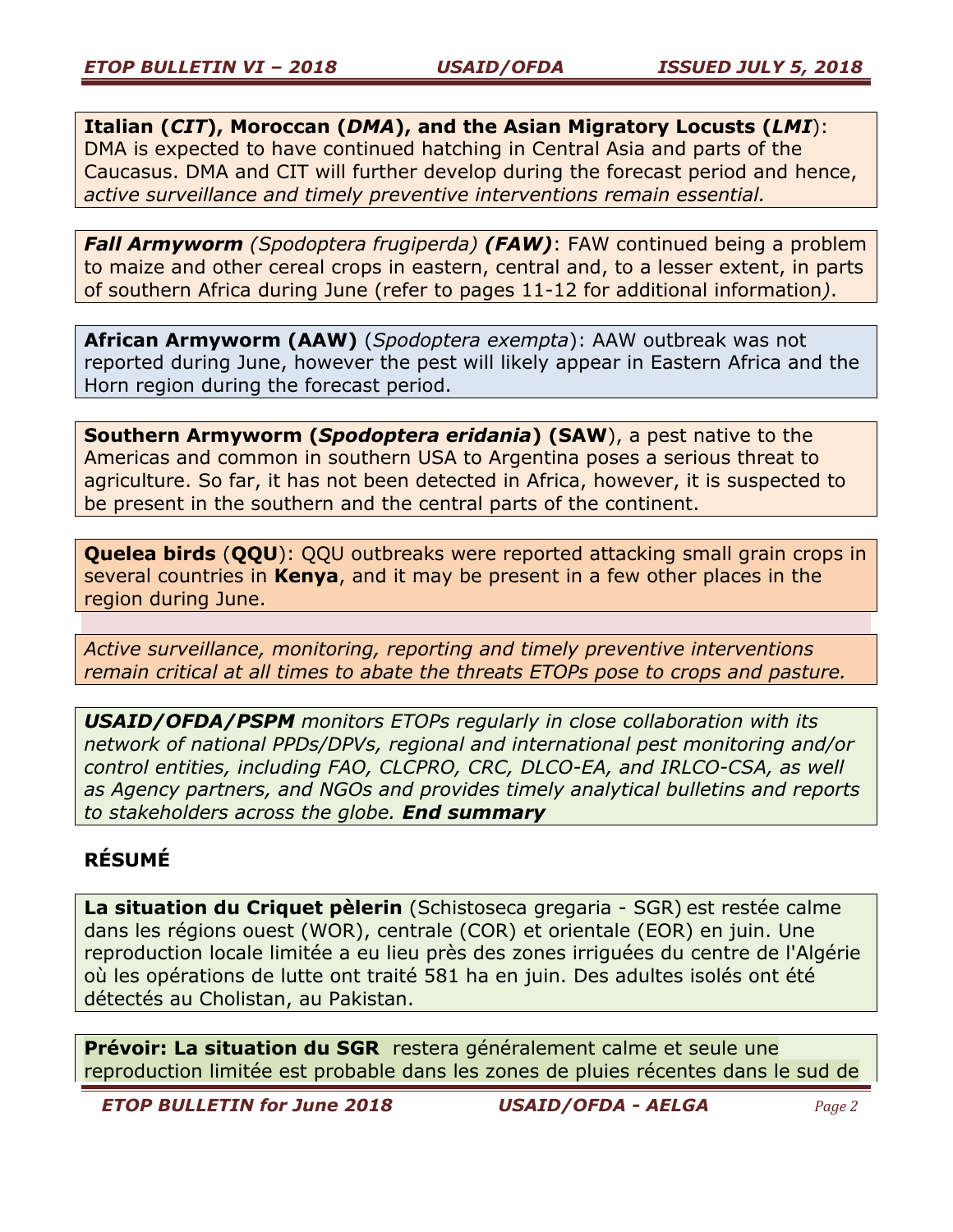l'Algérie, au nord du Sahel, de la Mauritanie à l'Erythrée. Une reproduction à petite échelle est également probable dans les zones où de fortes pluies provenant des cyclones Sagar et Mekunu sont tombées sur le sud du Yémen et d'Oman, l'est de l'Arabie saoudite, le nord de la Somalie et l'est de l'Éthiopie en mai.

**Criquet nomade/rouge (Nomadacris septemfasciata) (NSE):** Les NSE ont continué à se concentrer et à former des groupes Malawi, au Mozambique, en Tanzanie et en Zambie en juin. À mesure que la végétation s'intensifie, le ravageur se concentre davantage, forme des essaims et menace les zones de culture dans les zones adjacentes.

**Criquet Amérique centrale, Schistocerca piceifrons piceiferons (CAL):** CAL / SPI): de faible à moyenne densité ont été détectées dans la péninsule du Yucatan au Mexique et à León au Nicaragua en mai et des opérations de lutte ont été lancées en utilisant un biopesticide et des pesticides chimiques. On s'attend à ce que les larves de stade avancé et les ailés immatures aient continué à se développer en juin et progresseront vraisemblablement tout au long de la période de prévision. CAL / SPI, un proche parent du SGR, est originaire d'Amérique centrale et d'Amérique du Sud tropicale.

**Criquet d'Amérique du Sud, Schistocerca cancellata (SCA):** Le SCA est resté généralement calme en Argentine, en Bolivie et au Paraguay en juin. Des activités de surveillance et de surveillance régulières sont menées par les organismes nationaux de lutte antiparasitaire, notamment SENASA (Argentine), SENASAG (Bolivie) et SENAVE (Paraguay) dans le cadre d'une stratégie régionale de lutte antiparasitaire pour le criquet d'Amérique du Sud.

**Criquets italiens (CIT), marocains (DMA), Asian Migratory Locust (***LMI*): et les criquets migrateurs asiatiques (LMI): le DMA devrait continuer à éclore en Asie centrale et dans certaines parties du Caucase. La DMA et la CIT se développeront davantage au cours de la période de prévision et par conséquent, une surveillance active et des interventions préventives opportunes restent essentielles.

**Chenille Légionnaire d'automne** (*Spodoptera frugiperda*) (FAW): FAW a continué de poser un problème au maïs et aux autres cultures céréalières dans l'est, le centre et, dans une moindre mesure, dans certaines parties de l'Afrique australe en juin (voir pages 11-12).

**Chenille Légionnaire africaine (AAW)** (*Spodoptera exempta*): L'épidémie d'AAW n'a pas été signalée en juin, mais l'organisme nuisible apparaîtra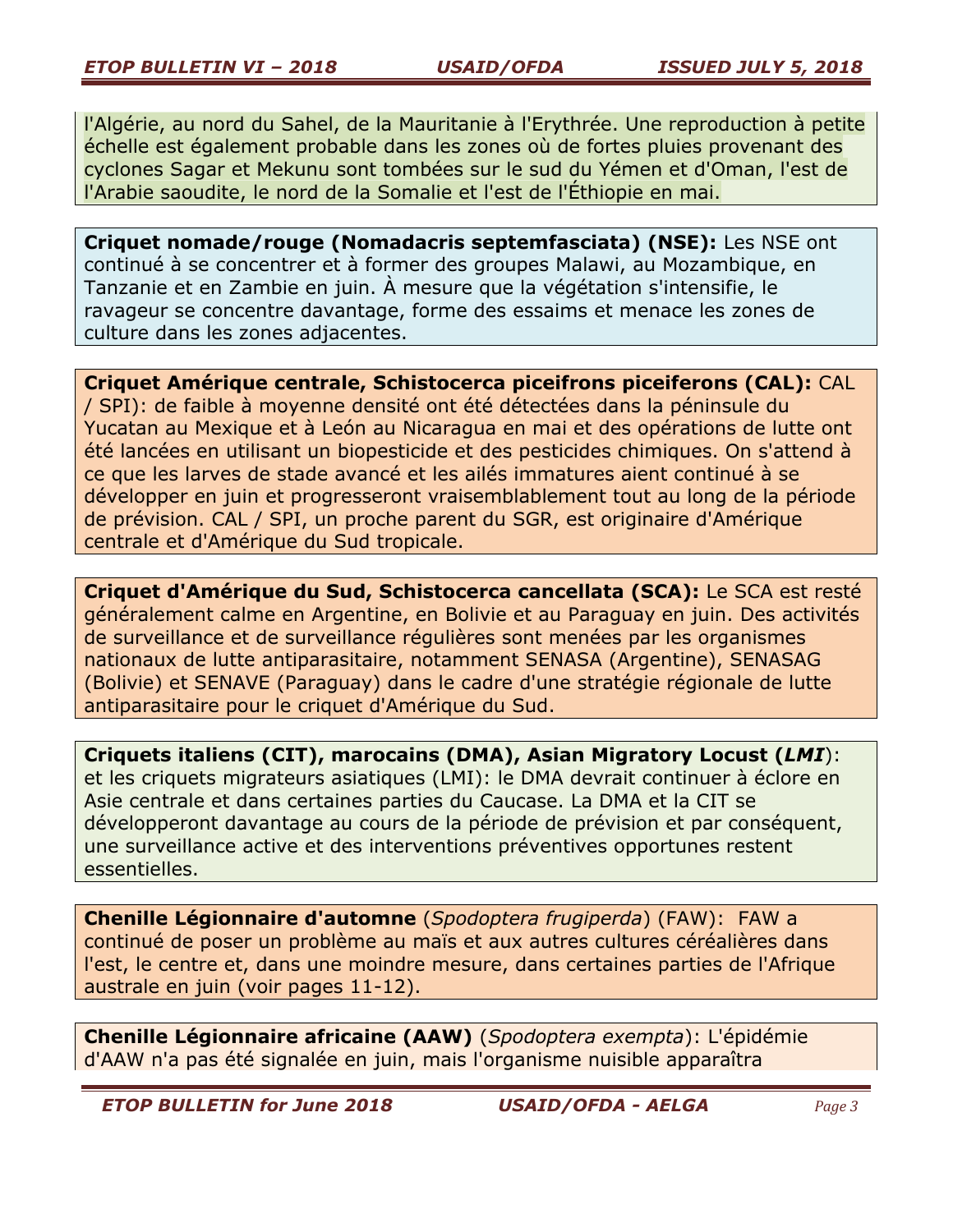probablement en Afrique de l'Est et dans la région de Horn durant la période de prévision.

**La chenille légionnaire du Sud** (*Spodoptera eridania***) (SAW**), un ravageur originaire des Amériques et commun dans le sud des États-Unis à l'Argentine, constitue une menace sérieuse pour l'agriculture. Jusqu'à présent, il n'a pas été détecté en Afrique, cependant, il est soupçonné d'être présent dans le sud et le centre du continent.

**Quelea birds (QQU):** Des éclosions de QQU ont été signalées en attaquant de petites cultures céréalières dans plusieurs pays du Kenya, et elles pourraient être présentes dans quelques autres endroits de la région en juin.

La surveillance active, la surveillance, les rapports et les interventions préventives opportunes restent critiques à tout moment pour réduire les menaces que les ETOP font peser sur les cultures et les pâturages.

**L'USAID / OFDA / PSPM** surveille régulièrement les ETOP en étroite collaboration avec son réseau de PPV / DPV nationaux, d'organismes de contrôle et / ou de lutte antiparasitaire régionaux et internationaux, y compris la FAO, la CLCPRO, CRC, DLCO-EA et IRLCO-CSA, ainsi que des partenaires de l'Agence et des ONG. et fournit des bulletins analytiques et des rapports opportuns aux parties prenantes à travers le monde. **Résumé de fin**

## **OFDA's Contributions to ETOP Abatement Interventions**

**USAID/OFDA** co-sponsored FAW disaster risk reduction project is being implemented by a consortium composed of the Center for Agriculture and Biosciences International (CABI), the Desert Locust Control Organization for Eastern Africa (DLCO-EA), International Center for Insect Physiology and Ecology (ICIPE) and National MinAgri and other partners and led by FAOSFE. The project has conducted national level ToTs and trained several dozen officers/staff in Tanzania, Ethiopia, Kenya and Rwanda, Uganda and Burundi and launched district level meetings for stakeholders involving more than 600 villages in 300 villages in

30 districts. The OFDA-BFS co-funded FAW Field manual: [https://feedthefuture.gov/sites/FallArmy](https://feedthefuture.gov/sites/FallArmyworm_IPM_Guide_forAfrica.pdf) [worm\\_IPM\\_Guide\\_forAfrica.pdf](https://feedthefuture.gov/sites/FallArmyworm_IPM_Guide_forAfrica.pdf) and FAO's FAW IPM Manual for FFS.

Pheromone traps have been issued to all participating countries and mobile phones have been distributed to some countries and will be distributed to others in due course. The mobile apparatus will utilize the application that has been developed by FAO.

CABI (Nairobi) has drafted a field manual for community training on FAW. The Manual has been under review for design layout format and audience-specific content validation. It focuses on district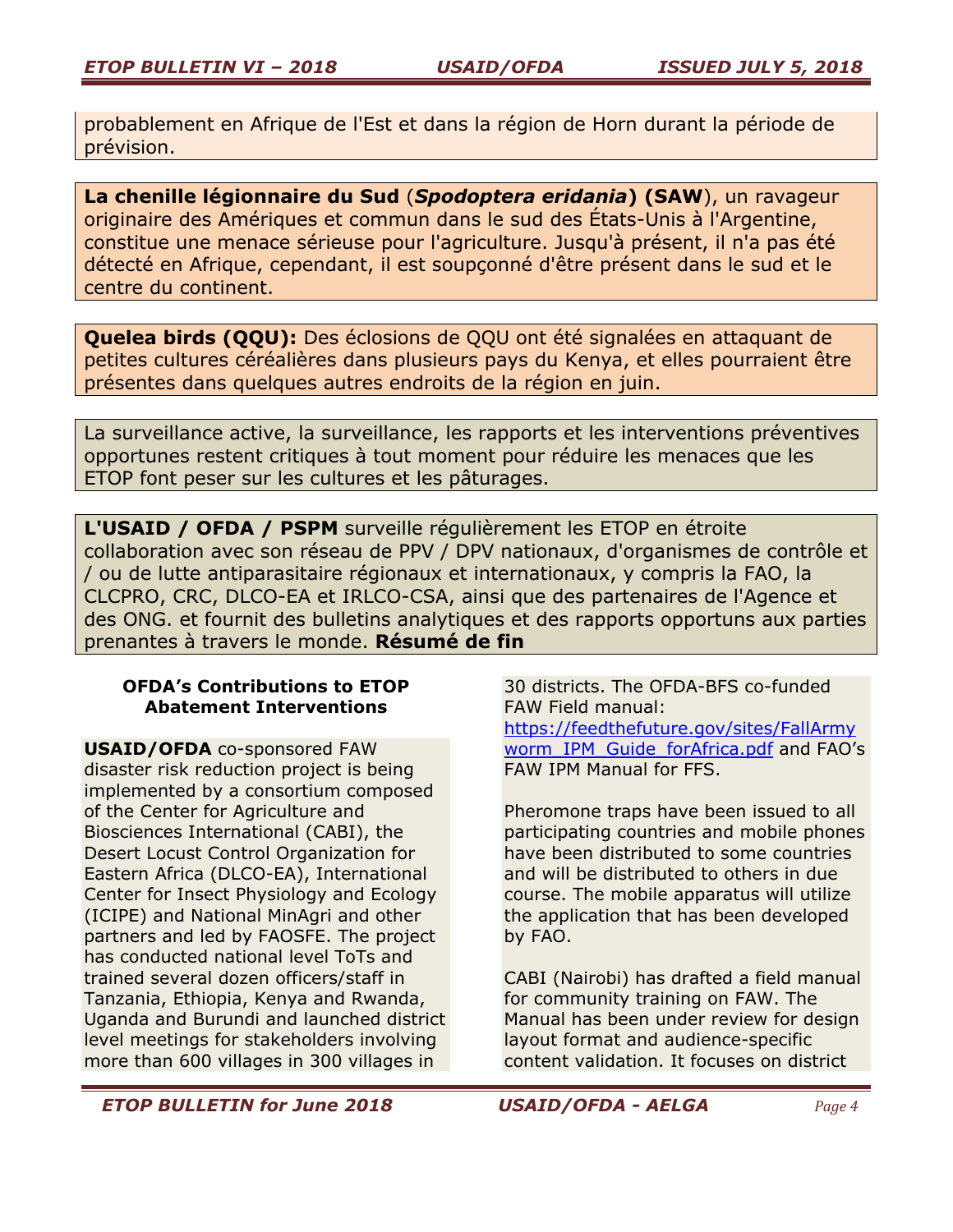officers, extension staff and rural communities.

*OFDA/PSPM is working with interested parties to explore means and ways to expand innovative technologies to AAW affected countries to contribute to food security and benefit farmers and rural communities.*

*OFDA/PSPM's interests in sustainable pesticide risk reduction in low income countries to strengthen their capacities and help avoid potentially threatening pesticide related contaminations and improve safety of vulnerable populations and their shared environment remain high on the agenda.* 

*The online Pesticide Stock Management System (PSMS) that was developed by the UN/FAO with financial assistance from USAID/OFDA and other partners continues benefiting participating countries across the globe. Thanks to this tool, ETOP-prone countries and others have been able to avoid unnecessary procurements and stockpiling of pesticides. This practice has significantly contributed to minimize and avoid costly disposal operations and improved safety and well-being of their citizens and the shared environment.*

# *USAID/OFDA-sponsored FAO*

*implemented DRR projects has been strengthening national and regional capacity for emergency locust control and prevention and helped tens of millions of farmers, pastoralists across Sahel West Africa, Northwest Africa, Eastern and Northeastern Africa, Caucasus and Central Asia (CAC), and the Middle East.* 

*The projects created, enhanced, and facilitated collaborations among* 

*neighboring countries for joint monitoring, surveillance, information sharing and technical support. The projects supported several dozen training on ETOP monitoring and control.* Thanks to these and other similar efforts, potentially serious locust outbreaks and invasions had been abated several times in many countries across the primary outbreak regions for more than a decade

#### *The USAID/OFDA-FAO-DLCO-EA*

*sponsored Horn of Africa emergency desert locust management project is progressing well. Technical and material supports that have been provided to participating frontline countries and DLCO-EA are strengthening the capacity to better monitor, report, prevent, and abate locusts in the sub-region.*

*Note: ETOP SITREPs can be accessed on USAID Pest and Pesticide Management website: [https://www.usaid.gov/what](https://www.usaid.gov/what-we-do/working-crises-and-conflict/responding-times-crisis/how-we-do-it/humanitarian-sectors/agriculture-and-food-security/pest-and-pesticide-monitoring)[we-do/working-crises-and](https://www.usaid.gov/what-we-do/working-crises-and-conflict/responding-times-crisis/how-we-do-it/humanitarian-sectors/agriculture-and-food-security/pest-and-pesticide-monitoring)[conflict/responding-times-crisis/how-we](https://www.usaid.gov/what-we-do/working-crises-and-conflict/responding-times-crisis/how-we-do-it/humanitarian-sectors/agriculture-and-food-security/pest-and-pesticide-monitoring)[do-it/humanitarian-sectors/agriculture](https://www.usaid.gov/what-we-do/working-crises-and-conflict/responding-times-crisis/how-we-do-it/humanitarian-sectors/agriculture-and-food-security/pest-and-pesticide-monitoring)[and-food-security/pest-and-pesticide](https://www.usaid.gov/what-we-do/working-crises-and-conflict/responding-times-crisis/how-we-do-it/humanitarian-sectors/agriculture-and-food-security/pest-and-pesticide-monitoring)[monitoring](https://www.usaid.gov/what-we-do/working-crises-and-conflict/responding-times-crisis/how-we-do-it/humanitarian-sectors/agriculture-and-food-security/pest-and-pesticide-monitoring)*

#### **Weather and Ecological Conditions**

During most of June, below-average rainfall was reported over parts of Senegal, Gambia, Guinea-Bissau, local areas in southwestern Mali, central Liberia, eastern Burkina Faso, parts of Ghana, local areas in Benin, parts of Niger, Nigeria and Cameroon, Equatorial Guinea, Gabon, parts of Central African Republic, southern Congo-Brazzaville, many parts of Democratic Republic of Congo, and local areas in Uganda, South Sudan Republic and Ethiopia. In contrast, much of Guinea-Conakry, Sierra Leone, portions of Liberia and Mali, much of Cote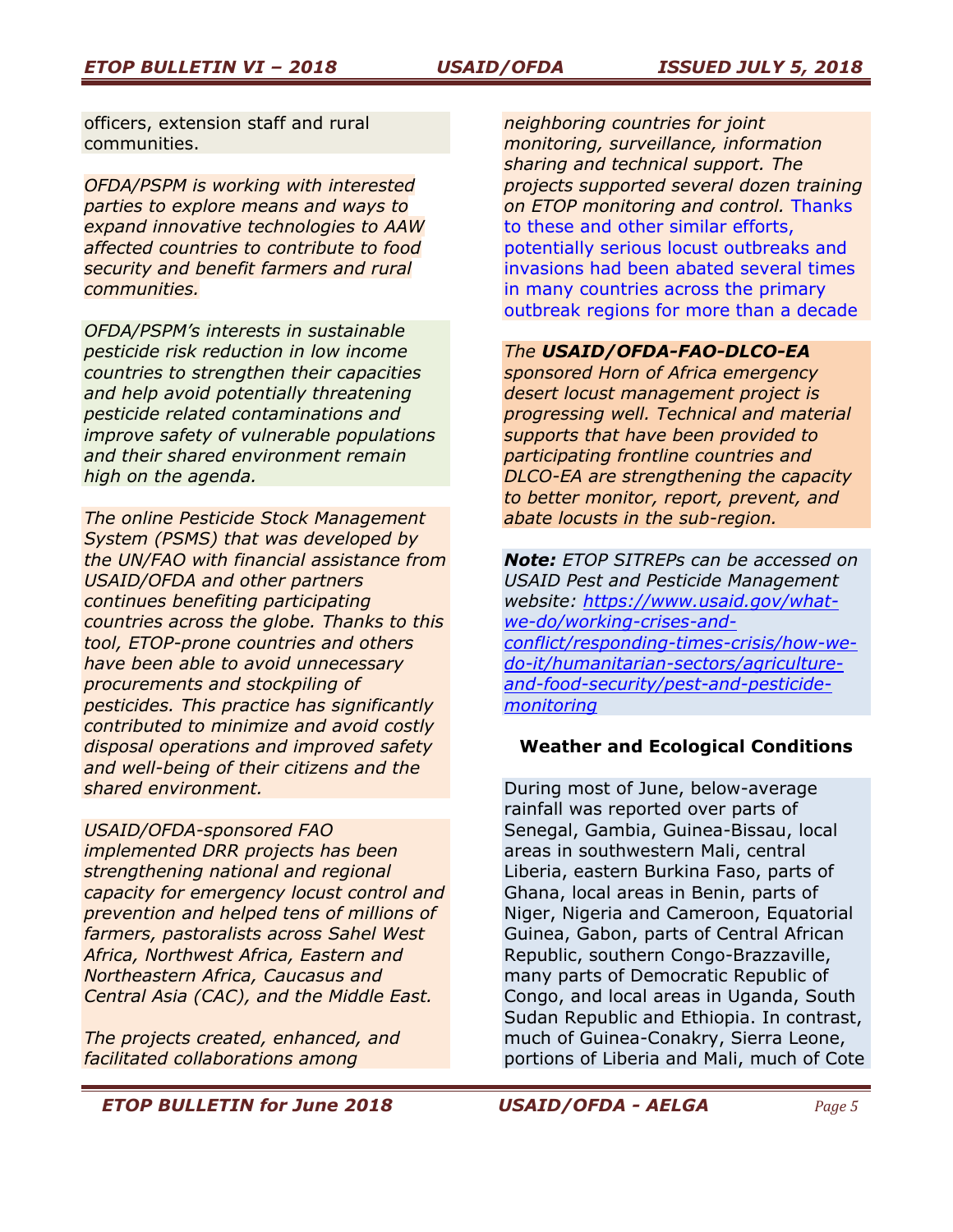d'Ivoire, parts of Ghana, western Burkina Faso, southern Niger, parts of Togo and Benin, portions of Nigeria, central and southern Chad, local areas in Cameroon, northern Congo-Brazzaville, parts of Central African Republic, and parts of Democratic Republic of Congo above above-average rainfall (NOAA).



Figure 1. The current position of the ITF (**red**) relative to the mean climatological position during the 3 rd dekad of June (**black**) and its position during the 2<sup>nd</sup> dekad of June (<mark>yellow</mark>) (NOAA).

In the SGR **WOR** ecological conditions remained largely dry and unfavorable in June for locusts to survive and breed except in the surroundings of irrigated areas in Adrar in central Algeria and in Mali areas where light to moderate rains fell, the soil is moist and annual vegetation has begun appearing and perennial plants are developing in the SGR primary outbreak areas. Favorable conditions also exist in limited areas in the Ziz and Ghris Valley and southeastern Morocco (CNLA/Mali, CNLA/Mauritania, CNLAA/Morocco, CNLA/Tunisia, FAO-DLIS, INPV/Algeria, NLCC/Libya, NOAA).

During the 3<sup>rd</sup> dekad of June from 21-30 June, the Inter-Tropical Front (ITF) showed a significant northward migration in western Africa and towards the end of

the month, the Front exhibited a significant advancement in eastern Africa. During that time, the mean western (10W-10E) portion of the ITF was approximated at 18.2N, rising well above the climatological normal position by 1.6 degrees.

The mean eastern (20E - 35E) portion of the ITF was approximated at 16.6N, far above the climatological mean position (14.4N) by a remarkable 2.2 degrees. This latest eastern ITF portion anomaly is another significant jump northward from what was already a record position for mid-June going back to the start of the ITF record in 1989. The above map shows the current position of the ITF relative to the mean climatological (black) position during the 3rd dekad of June and its previous (yellow) position during the 2nd dekad of June (NOAA, June 2018).

Figure 2.



Figures 2 and 3 show time series (**red**), illustrating the mean latitudinal values of the western (Figure 2) and eastern (Figure 3) portions of the ITF and their seasonal evolution compared to climatology since April, 2018 (**black**) (NOAA).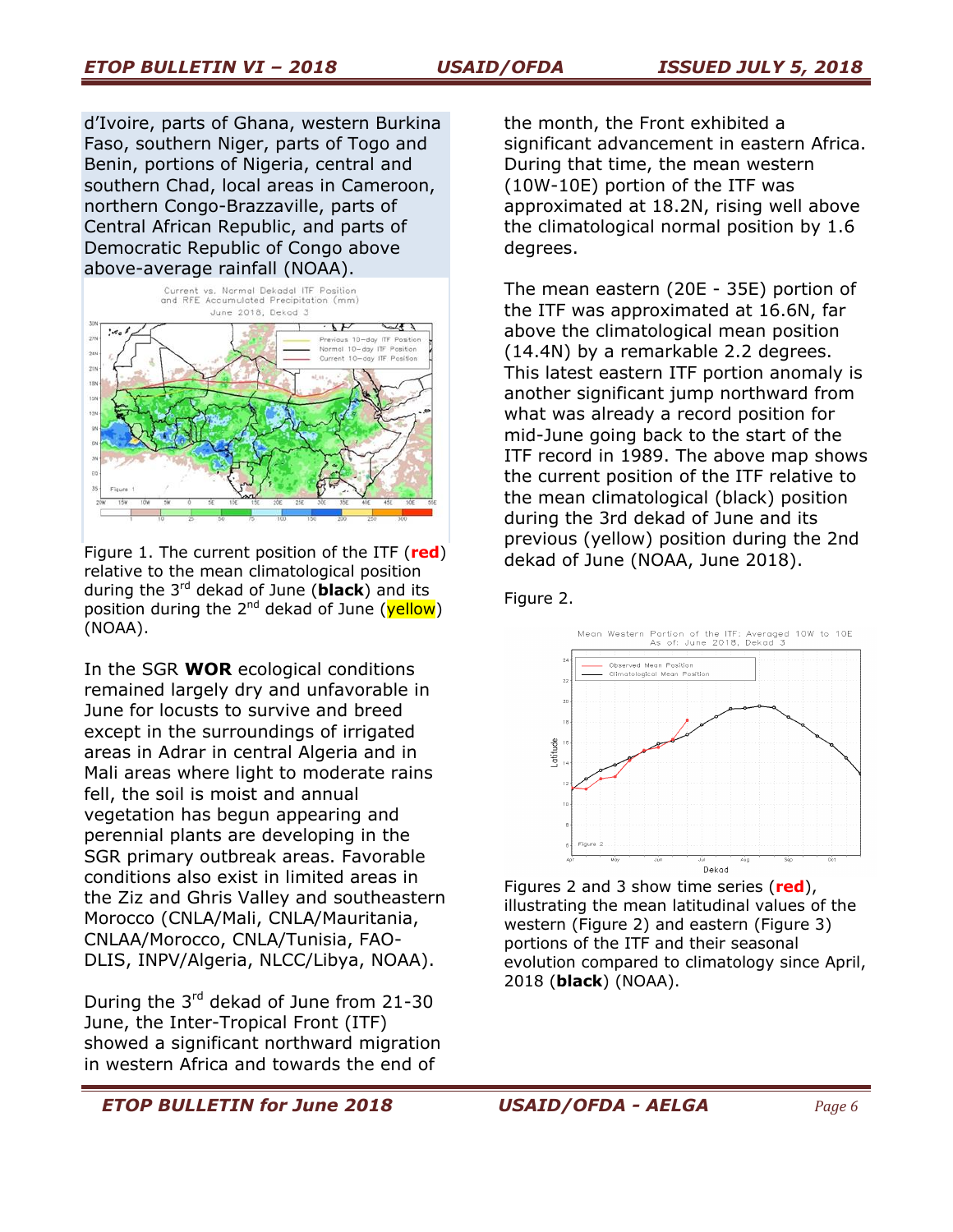Figure 3.



In **COR**, much of southern Sudan, parts of Uganda, western Kenya, and portions of Ethiopia received above-average rainfall during June. In contrast, light to moderate rainfall was reported in parts of Yemen and in summer breeding areas in Sudan, in local areas in Uganda, South Sudan Republic and Ethiopia during June. In Sudan, the summer breeding areas from Sinkat, Haya and Derudeb in the east up to El Geneina in the far west received during June. The ITCZ was located north of Kassala and El Geneina, south of Atbara and El Fashir by the end of June, a position above the climatological mean by approximately 2 degrees northwards (see Figure 1 above) (NOAA, PPD/Sudan).

**EOR**: Light to moderate rains fell in Rajasthan, India during the last part of June, but overall dry conditions persisted and ecological conditions remained unfavorable during the month (FAO-DLIS).

**Weather Forecast** - Precipitation outlook indicates that most parts of east Africa and southern parts of Sahel are expected to receive slightly above normal rainfall during the next 3 months. Most of Africa is expected to have above normal temperature, except parts of Sahel region

where the cooler than normal temperatures will persist (PSPM).

**NSE Outbreak Regions**: Dry and cool weather prevailed in most of the NSE outbreak areas except in Mozambique where light rains were received. Vegetation continued drying out in many places with the exception of areas that received towards the end of the rainy season (IRLCO-CSA, NOAA).

*Note: Combinations of precipitation, warm weather and green vegetation MUST be closely watched as this mix coupled with the seasonal wind trajectory can favor, breeding and facilitate migration and further spread of migratory pests. End note.*

*Note: Changes in the weather pattern and increased temperature can contribute to ecological shift in ETOP habitats and increase the risk of pest outbreaks, resurgence and emergence of new pests. In Uzbekistan, Moroccan locust (DMA) which is normally a low to medium altitude pest has shown a considerable vertical habitat expansion by up to 1,000 feet or 300 meters from its ambient altitude due to warmer higher elevations.* 

*The Asian migratory locust, an insect that normally breeds once a year, has begun exhibiting two generations per year. These anomalies which are largely attributed to the change in the weather patterns and associated ecological shift are serious concerns to farmers, rangeland managers, crop protection experts, development and humanitarian partners, etc. Regular monitoring, documenting and reporting anomalous manifestations in pest behavior and on habitat shifts remain critical to help avoid/minimize potential damage to*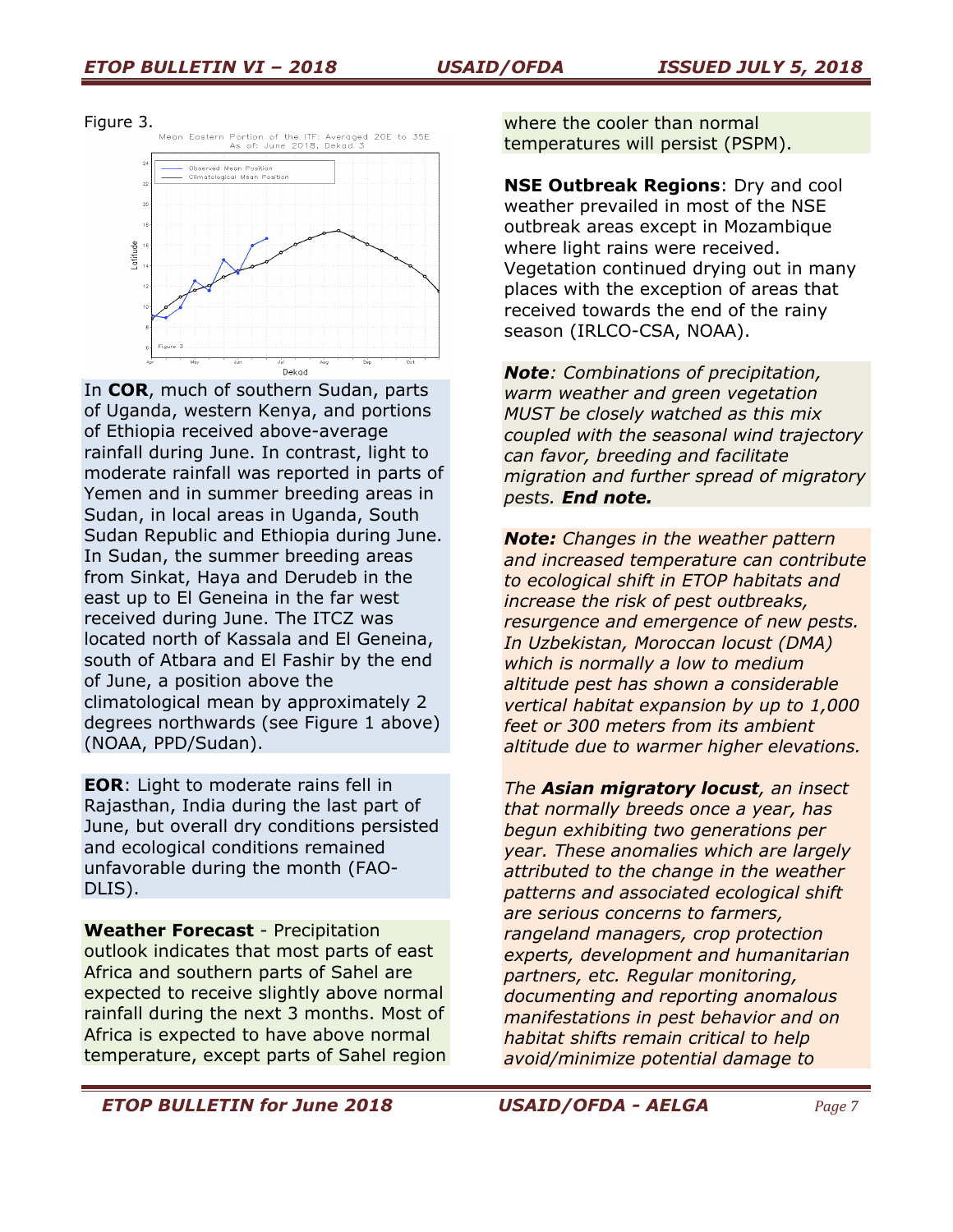*crops, pasture and livestock and reduce subsequent negative impacts on food security and livelihoods of vulnerable populations and communities. [http://www.cpc.ncep.noaa.gov/products/i](http://www.cpc.ncep.noaa.gov/products/international/casia/casia_hazard.pdf) [nternational/casia/casia\\_hazard.pdf](http://www.cpc.ncep.noaa.gov/products/international/casia/casia_hazard.pdf) End note.*

## **Detailed Accounts of ETOP Situation and a Forecast for the Next Six Weeks are provided below**

**SGR – WOR**: The **SGR** situation remained generally calm in **WOR**. In **Algeria** 3 ground survey and control teams were deployed to 3 wilayas (districts), i.e., Adrar, Tamanrasset and Illizi and detected different stages of hoppers as well as solitary immature adults. Mature adults were also breeding on small-scale near irrigated areas in Adra in central Algeria. Control operations treated 581 ha during this time. In Morocco, ecological conditions are only favorable in very small areas in the Ziz and Ghris Valley and the southeast were favorable for SGR to survive, but overall the situation remained calm and no locusts were reported during this time.

In **Mali,** the national locust control center (CNLCP) developed a contingency strategy with a focus on the use of reliable and influential resource persons to guide and enable surveillance and monitoring without too much risk to its field staff. In light of this, CNLCP has surveillance and rapid response teams on standby at Gao intervention base as the ongoing insecurity situation in the northern part of the country continues undermining regular essential survey and monitoring operations. This part of the country is also the primary breeding areas for the SGR and need regular surveillance and monitoring. No surveys

were conducted and no locusts were reported in Chad, Libya, Mauritania, and Tunisia or other countries in **WOR** during June (CNLA/Mali, CNLA/Mauritania, CNLAA/Morocco, CNLA/Tunisia, FAO-DLIS, INPV/Algeria, NLCC/Libya).

**Forecast**: The SGR situation will likely remain calm in most areas in **WO**R and only a low numbers of adults from low reproduction and from control operations in spring breeding areas in north Africa will migrate south to northern Sahel and begin breeding on small-scale in southern Algeria, southern Morocco, Mauritania , Mali, Niger and Chad, but significant developments are not expected during the forecast period (CNLA/Mali, CNLA/Mauritania, CNLAA/Morocco, CNLA/Tunisia, FAO/DLIS, INPV/Algeria, NLCC/Libya).

**SGR (Desert Locust) - COR:** No locusts were detected during surveys in North and South Al Batinah, Musandam, Al Bureimi and Al Dakhylia in **Oman,** only a few solitary adults were detected in southern coast of **Yemen**. Surveys were not conducted and locusts were not reported in Sudan, Djibouti, Ethiopia, Somalia, Eritrea, Egypt or Saudi Arabia during June (DLMCC/Yemen, FAO-DLIS, LCC/Oman).

**Forecast:** Limited breeding is likely in southern Yemen, the empty corner in the interior of Saudi Arabia, eastern coastal areas of Somalia, and southern Oman and eastern Ethiopia where heavy rains and floods from cyclones Sagar and [Mekunu](https://twitter.com/hashtag/Mekunu?src=hash) occurred in May. Small-scale breeding is also likely in areas that received rain in the interior of Sudan and western Eritrea, but significant developments are not likely during the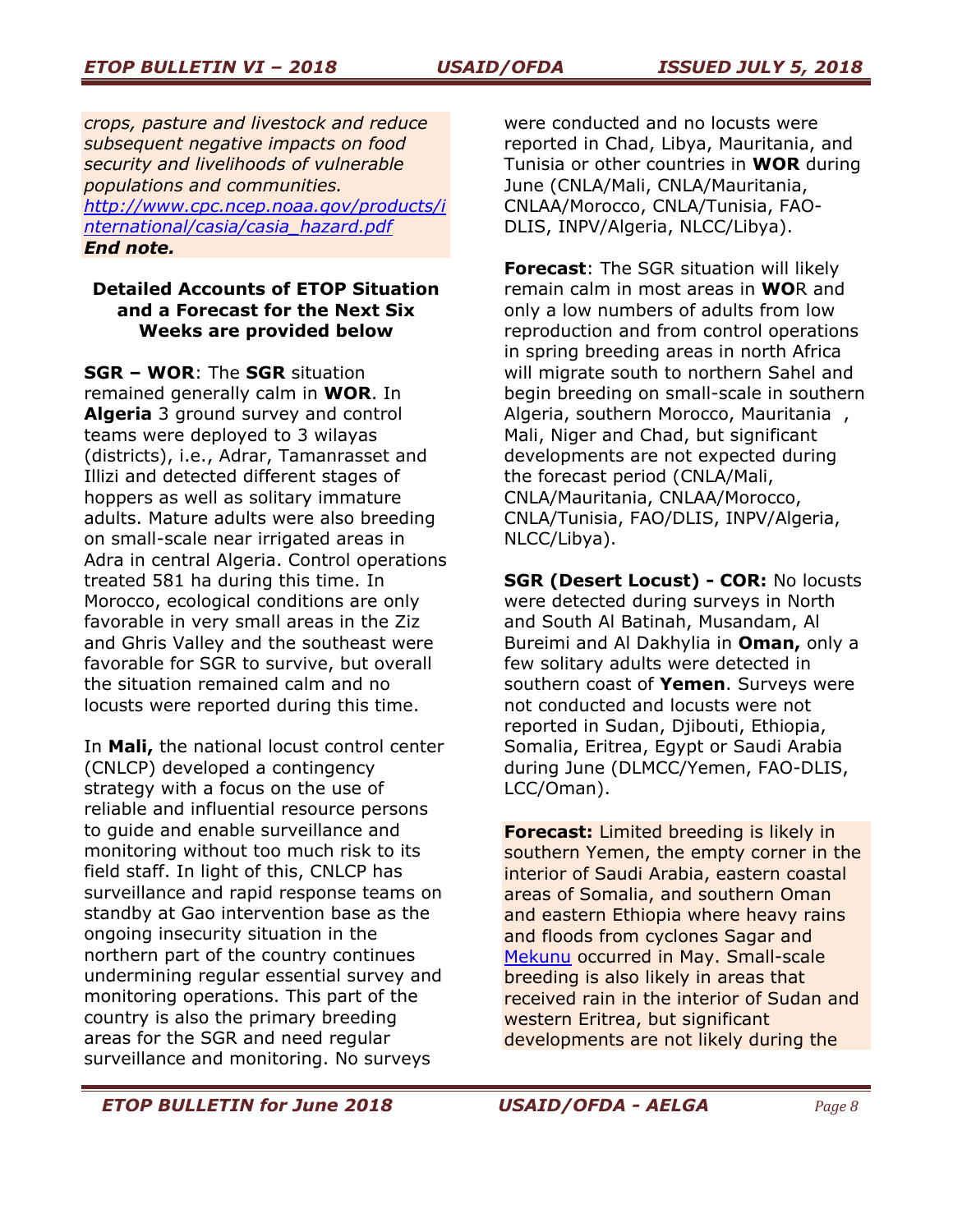forecast period (DLMCC/Yemen, FAO-DLIS, FAO-DLIS, LCC/Oman).

**SGR - EOR:** The SGR situation remained calm in EOR during June and only isolated adults were detected in Cholistan, Pakistan near the Indian border (FAO-DLIS).

**Forecast:** *Small-scale breeding will occur in areas that received monsoon rains along the Indo-Pakistan borders, but significant developments are not expected*.

*Active monitoring, timely reporting and preventive interventions remain critical to abate any major developments that could pose serious threats to crops and pasture in areas where locust activities are present.* 

### *The USAID/OFDA-FAO-DLCO-EA*

*sponsored Horn of Africa emergency desert locust management project is in progressing. Technical and material supports that have been provided to participating frontline countries and/or DLCO-EA are strengthening the capacity to better monitor, report, prevent, and abate locusts in the sub-region.*

# **Red (Nomadic) Locust (NSE**):

Extensive vegetation burning caused NSE to concentrate and form dense swarms in several placed during June.

In, **Malawi** village locust monitoring groups reported the presence of dense NSE swarms in Lake Chilwa/Lake Chiuta plains during June. If left uncontrolled, the swarms will become a threat to agriculture in southern Malawi. The IRLCO-CSA and the Ministry of Agriculture are planning to launch a joint survey and control interventions to avert

swarm escapes in Lake Chilwa/Lake Chiuta plains. Surveys will also help determine the situation in Mpatsanjoka Dambo and Ndindi marshes. In **Mozambique,** low density populations were reported in Buzi-Gorongosa and Dimba plains and are expected to form dense concentrations as the dry season progresses. In **Zambia**, village locust monitoring groups reported the presence of significant populations of *Cataloipus sp*. grasshoppers in Kafue Flats. Vegetation was relatively green and only low number of locust concentration occurred in these areas. Aerial survey will be undertaken to determine the locust situation where extensive vegetation burning has taken place. In **Tanzania** swarm formations are expected to have occurred in Ikuu Katavi, Malagarasi Basin and North Rukwa due to drying up and burning of vegetation and further exacerbated by lack of rain (IRLCO-CSA).

**Forecast**: Hot and dry conditions coupled with extensive vegetation burning will cause NSE to continue forming groups and concentrations and swarms. This situation is likely to occur in Iku-Katavi, Malagarasi Basin, North Rukwa in Tanzania; Dimba plains in Mozambique and Kafue Flats in Zambia where significant populations have been present. If left uncontrolled, swarms which have already developed in Lake Chilwa/Lake Chiuta plains in Malawi will pose a threat to agriculture. At the time this bulletin was compiled, preparations were underway to conduct aerial survey and control operations in the outbreak areas in Malawi (IRLCO-CSA, OFDA/AELGA).

*Given the significance of the NSE to food security and livelihoods of vulnerable populations, IRLCO-CSA continues*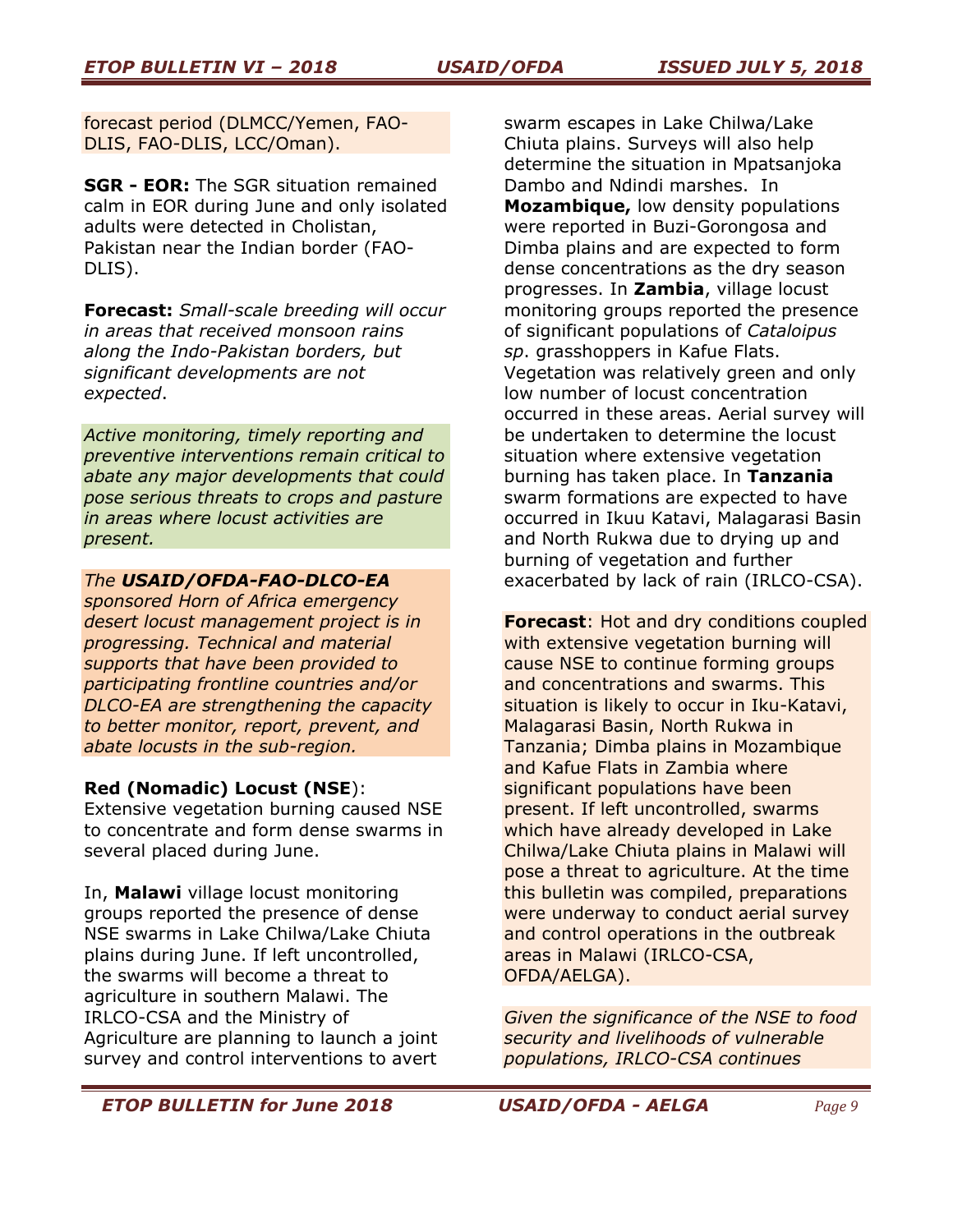*appealing to its member-states to avail resource for early detection and timely control in the pest's primary outbreak areas.* 

## *Schistocerca piceifrons peceifrons –*

*Low to medium density populations of CAL/SPI were detected in the Yucatan Peninsula in México and León in Nicaragua during May and control operations were launched using Metarhizium acridium and fipronil. 2nd generation populations of late instar hoppers and immature adults will develop during the forecast period. CAL/SPI is native to the tropical Central and South America and belongs to the same genus as SGR.*

**Forecast:** First generation hoppers will begin appearing in the Yucatan Peninsula in **Mexico** and in León, **Nicaragu**a during the forecast period and continue developing in the region.



Adults (I) and hoppers ® of CAL/SPI, in Yucatan, Mexico (photo courtesy: Marion Poot, 2018)

*Note: SPI is native to the Central and South America and belongs to the same genus as the Desert Locust. Present in Belize, México, Guatemala, El Salvador, Honduras, Nicaragua, Costa Rica and Panamá, it is an important pest in the tropical regions of the Americas. The Pest is bi-voltine - has two generations per year. Outbreaks often occur in the* 

*Yucatán Peninsula every 4 years, probably this year the locust may appear in higher density due to favorable ecological conditions. National entities routinely monitor the pest. The Federal and State Governments coordinate with farmers to abate increased population build ups. In addition, training and other supports are also provided through OIRSA – the Regional office of the International Organization for Animal and Plant Health (Mario Poot).* 

*South American Locust, Schistocerca cancellata (SCA):* SCA situation remained generally calm in Argentina, Bolivia and Paraguay during June. Surveillance and monitoring are regularly conducted by the national pest management entities, including SENASA (Argentina), SENASAG (Bolivia) and SENAVE (Paraguay) as part of a regional management plan for the South American locust (Medina, SENASA).

*Tropidacris collaris* **(Tucura quebrachera –grasshopper**-) large populations of high density adults and hoppers of the grasshopper species continued appearing in Santiago del Estero and Cordoba provinces in Argentina (see picture below from SENASA). The pest mostly causes damage to trees and shrubs. SENASA executed control operations along the highways and roads (Medina, SENASA).

*SCA outbreaks are usually reported in Argentina, Bolivia, Paraguay during the summer/warmer seasons. Currently the SCA situation is relatively calm, however, due to a potentially warmer winter season it is likely that locust population will increase during the forecast period.*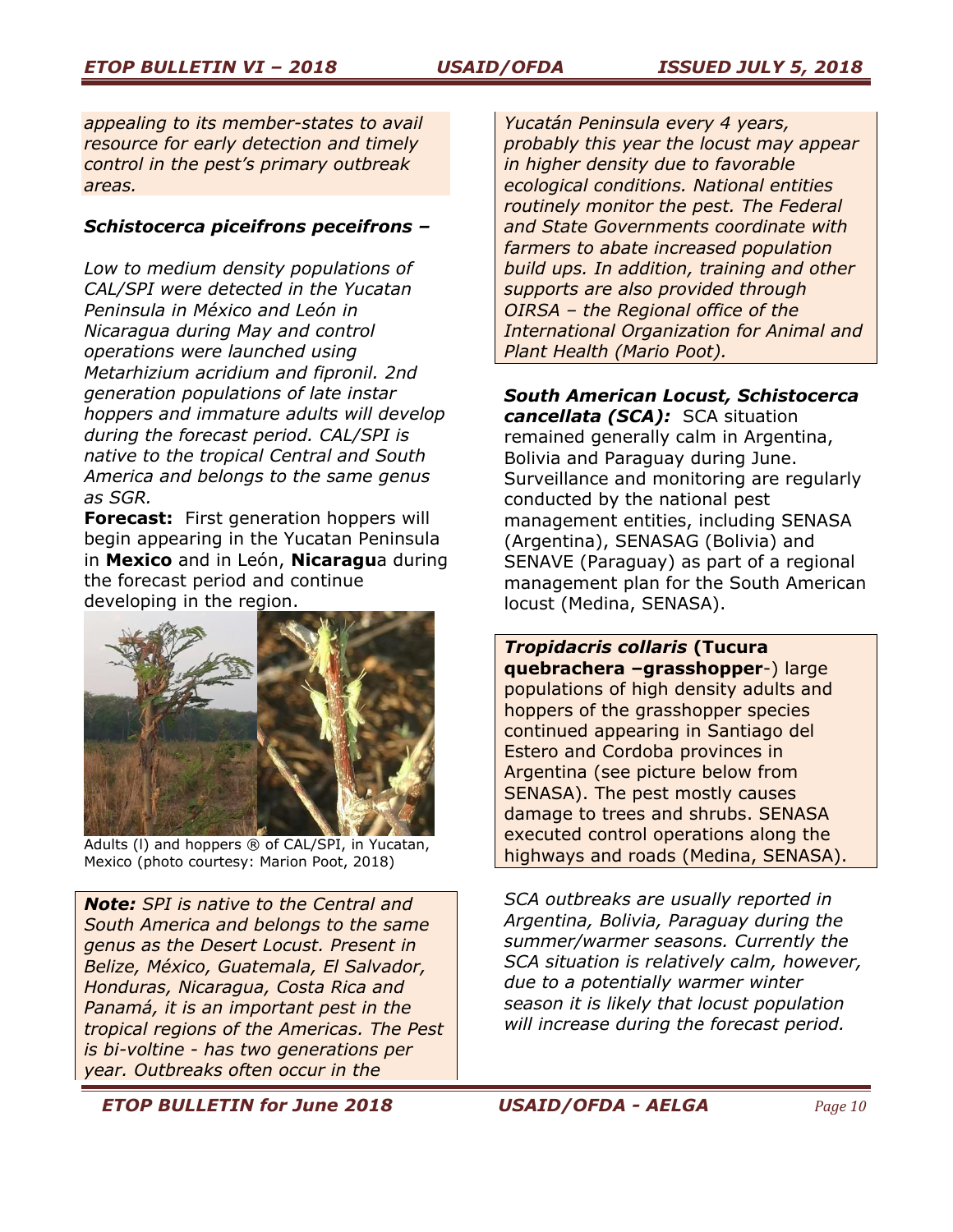

cura quebrachera (*T. collaris*). Fuente: Programa Nacional <mark>d</mark>e Acridios, 2012

**Italian (CIT), Moroccan (DMA) and** 

**Migratory (LMI)** Locusts in Central Asia and the Caucasus (CAC): No update was received from CAC at the time this bulletin was prepared, however, DMA is expected to have continued hatching a and forming hoppers and groups primarily in Central Asia and parts of the Caucasus Azerbaijan and Georgia.

**Forecast:** DMA hoppers will continue appearing and maturing in several countries - Afghanistan, Azerbaijan, Georgia, Tajikistan, Turkmenistan and Uzbekistan during the forecast period. CIT will continue appearing in several countries during the forecast period.

**Tree locust:** *Anacridium spp*. Tree locust outbreak was reported in Masabit, Isiolo and Turkana counties in **Kenya** during June. Control operations were undertaken in Isiolo County and preparations to launch similar operations in the other affected countries were underway at the time this bulletin was compiled (IRLCO-CSA).

# *Fall armyworm (FAW) (S. frugiperda)*

FAW continued being a threat to rain-fed and irrigated crops in eastern, central and parts of southern Africa. It may be also present in irrigated crops and will soon

start appearing in the rain0-fed crops at the foothills of the seasonal rains in other regions.



A perfect biometrics image of FAW larva (File photo KSU)

In **Mozambique**, FAW was reported causing damage to irrigated maize in Dondo, Nhamatanda and Buzi districts in Sofala Province during June. Control operations were launched by the affected farmers with assistance from the MinAgri. In **Kenya**, survey is being conducted in severely affected areas to determine the extent of FAW damage. Farmer's training is in progress to effectively manage FAW. In **Ethiopia**, the pest was reported in hundreds of districts in seven administrative regions where thousands of ha of maize crops have been reported affected No updates were received from **Tanzania, Uganda, South Sudan** and other countries in the region at the time this bulletin was compiled, but it is likely that FAW continued attacking maize and other crops (IRLCO-CSA, PPD/Ethiopia).

**Forecast:** FAW will continue being a threat to irrigated and rain-fed maize and other crops across several regions in Africa during the forecast period. The pest has become more common in countries with bimodal rainfall patterns and where continued irrigations allow uninterrupted presence of favorable host plants for the pest to survive and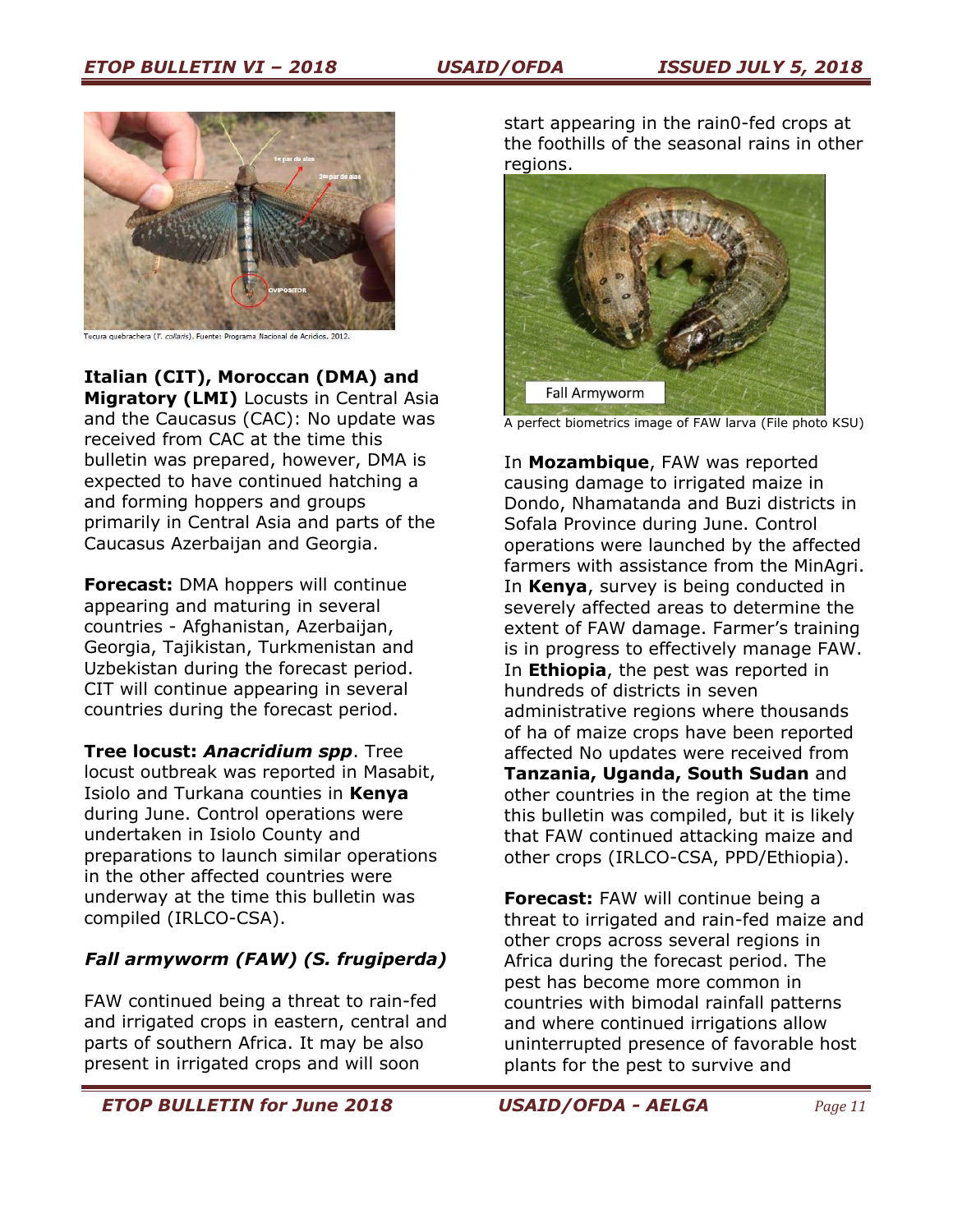continue breeding and cause damage to crops. In the southern Africa region, the situation may ease up as the cool to colder weather will slow down breeding of the pest, nevertheless, vigilance remains essential*.*

*Note: As of June 2018, FAW has been reported in all of sub-Saharan African countries, but Eritrea, Lesotho, Mauritius and Seychelles (FAO).*

*Active surveillance and timely reporting and interventions remain critical.*

*The need to develop safer and ecologically sustainable, economically sound and socially acceptable IPM based management interventions and assessment tools remain critical.*

FAOSFE is providing support to SSD and Somalia through country specific FAO Trust Fund projects and other means (Japan funded FAW project, etc.). [https://reliefweb.int/report/uganda/ugan](https://reliefweb.int/report/uganda/uganda-food-security-outlook-update-october-2017-january-2018) [da-food-security-outlook-update-october-](https://reliefweb.int/report/uganda/uganda-food-security-outlook-update-october-2017-january-2018)[2017-january-2018](https://reliefweb.int/report/uganda/uganda-food-security-outlook-update-october-2017-january-2018)

# *Additional info sources on FAW*

*Armyworm Network: A web resource for armyworm in Africa and their biological control:* 

*<http://www.lancaster.ac.uk/armyworm/>*

*Latest African and Fall Armyworm Forecast from IRLCO-CSA - 5th Jul 2017: [http://www.lancaster.ac.uk/armyworm/fo](http://www.lancaster.ac.uk/armyworm/forecasts/?article_id=002971) [recasts/?article\\_id=002971](http://www.lancaster.ac.uk/armyworm/forecasts/?article_id=002971)*

*Invasive Species Compendium Datasheets, maps, images, abstracts and full text on invasive species of the world: <http://www.cabi.org/isc/datasheet/29810>* *Drought and armyworm threaten Africa's food security: [http://www.theeastafrican.co.ke/news/Dr](http://www.theeastafrican.co.ke/news/Drought-and-armyworm-threaten-Africa-food-security/2558-3996692-ggws8q/index.html) [ought-and-armyworm-threaten-Africa](http://www.theeastafrican.co.ke/news/Drought-and-armyworm-threaten-Africa-food-security/2558-3996692-ggws8q/index.html)[food-security/2558-3996692](http://www.theeastafrican.co.ke/news/Drought-and-armyworm-threaten-Africa-food-security/2558-3996692-ggws8q/index.html) [ggws8q/index.html](http://www.theeastafrican.co.ke/news/Drought-and-armyworm-threaten-Africa-food-security/2558-3996692-ggws8q/index.html)*

*[http://www.fao.org/food-chain](http://www.fao.org/food-chain-crisis/how-we-work/plant-protection/fallarmyworm/en/)[crisis/how-we-work/plant](http://www.fao.org/food-chain-crisis/how-we-work/plant-protection/fallarmyworm/en/)[protection/fallarmyworm/en/](http://www.fao.org/food-chain-crisis/how-we-work/plant-protection/fallarmyworm/en/)* <https://fallarmywormtech.challenges.org/> *[http://www.fao.org/fileadmin/templates/f](http://www.fao.org/fileadmin/templates/fcc/map/map_of_affected_areas/Fall_Armyworm_brief_-__15Dec2017_.pdf) [cc/map/map\\_of\\_affected\\_areas/Fall\\_Arm](http://www.fao.org/fileadmin/templates/fcc/map/map_of_affected_areas/Fall_Armyworm_brief_-__15Dec2017_.pdf) [yworm\\_brief\\_-\\_\\_15Dec2017\\_.pdf](http://www.fao.org/fileadmin/templates/fcc/map/map_of_affected_areas/Fall_Armyworm_brief_-__15Dec2017_.pdf)*

FAO Food Chain Crisis Early Warning Bulletin for January, 2018: *[http://www.fao.org/3/I8520EN/i8520en.P](http://www.fao.org/3/I8520EN/i8520en.PDF) [DF](http://www.fao.org/3/I8520EN/i8520en.PDF)*

FAO FAWRisk-Map has been developed to provide information on the risk of household food insecurity associated with FAW attack across Africa (see below) *[http://www.fao.org/emergencies/resourc](http://www.fao.org/emergencies/resources/maps/detail/en/c/1110178/)*

*[es/maps/detail/en/c/1110178/](http://www.fao.org/emergencies/resources/maps/detail/en/c/1110178/)*

*USAID issued prize for mobile technology to detect and help monitoring of FAW has attracted 225 applicant of which some 20 will be shortlisted for collaborative operations* 

*[\(https://feedthefuture.gov/lp/partnering-combat](https://feedthefuture.gov/lp/partnering-combat-fall-armyworm-africa)[fall-armyworm-africa\)](https://feedthefuture.gov/lp/partnering-combat-fall-armyworm-africa)*

### **African Armyworm (AAW):** AAW

season had ended in the southern outbreak region and outbreaks were reported in the central region in May.

**Forecast:** AAW outbreak will likely become a threat to crops in the central northern outbreak areas in Tanzania and Kenya and perhaps southern Ethiopia. Trap operators are advised to actively monitor their traps. Trap monitoring must be accompanied by routine crop scouting to detect and report/act on egg, larval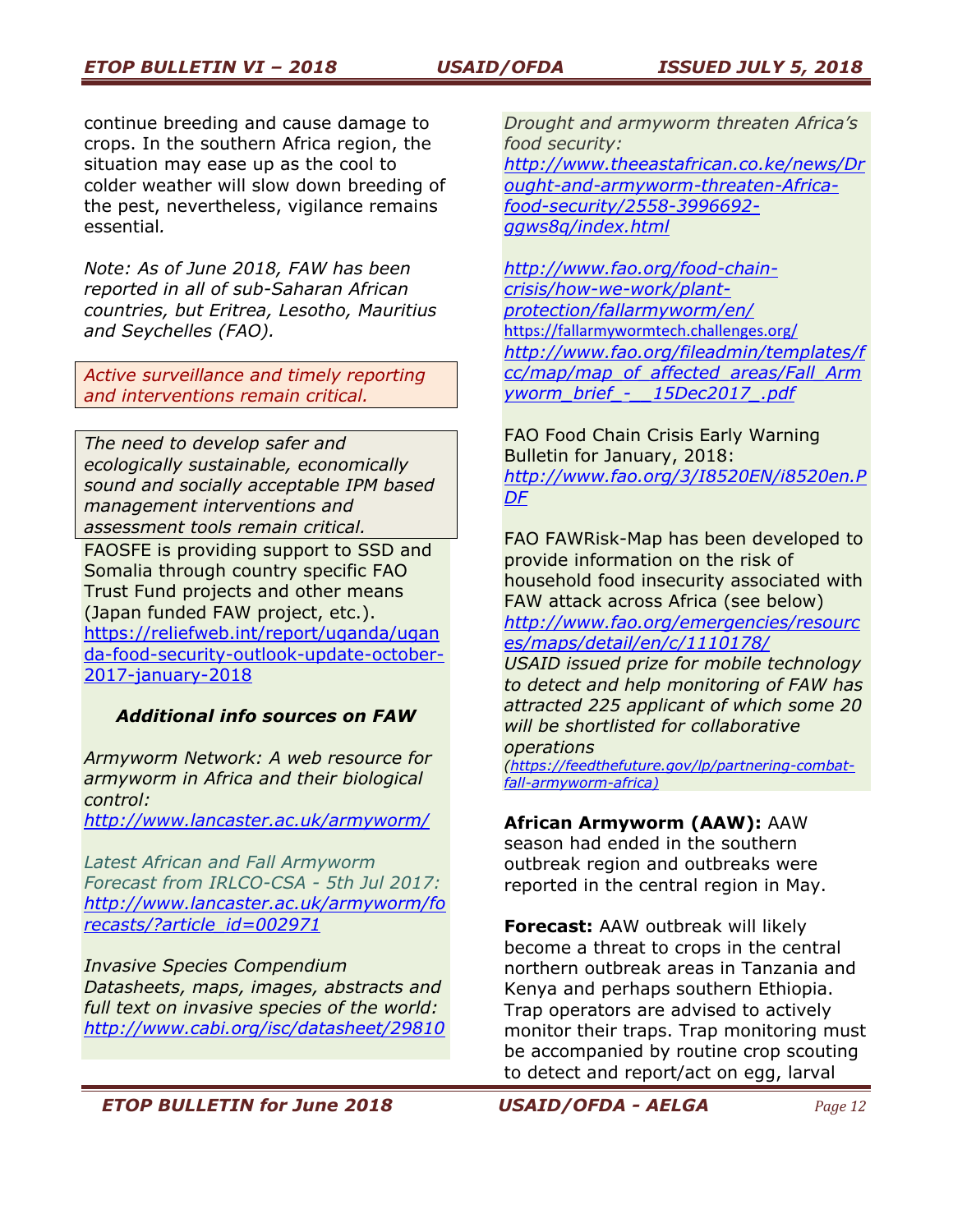and damage *to help facilitate rapid interventions. Vigilance and timely and appropriate preventive interventions remain critical to avoid crop damage (IRLCO-CSA, OFDA/AELGA).*

**Note:** PSPM continuous collecting, analyzing and reporting on AAW. USAID/OFDA has developed printable and web-based maps for AAW trap monitoring locations, for participating outbreak and invasion countries in the central region: [http://usaid.maps.arcgis.com/apps/Viewe](http://usaid.maps.arcgis.com/apps/Viewer/index.html?appid=8ff7a2eefbee4783bfb36c3e784e29cb) [r/index.html?appid=8ff7a2eefbee4783bfb](http://usaid.maps.arcgis.com/apps/Viewer/index.html?appid=8ff7a2eefbee4783bfb36c3e784e29cb) [36c3e784e29cb.](http://usaid.maps.arcgis.com/apps/Viewer/index.html?appid=8ff7a2eefbee4783bfb36c3e784e29cb) A similar map is also being developed for southern region: [http://usaid.maps.arcgis.com/apps/Viewe](http://usaid.maps.arcgis.com/apps/Viewer/index.html?appid=9d2ab2f918284595819836d1f16a526f) [r/index.html?appid=9d2ab2f9182845958](http://usaid.maps.arcgis.com/apps/Viewer/index.html?appid=9d2ab2f918284595819836d1f16a526f) [19836d1f16a526f](http://usaid.maps.arcgis.com/apps/Viewer/index.html?appid=9d2ab2f918284595819836d1f16a526f) (click on the links for the maps). OFDA/PSPM intends to develop a similar map for FAW DDR project).

**Southern Armyworm (***Spodoptera* 

*eridania***) (SAW/SER**) - native to the Americas and widely present from southern USA to Argentina, SAW is probably the most polyphagous species in the genus *Spodoptera*. It is known to feed on more than 200 host plants belonging to 58 families mostly broadleaf such as cabbage, carrot, cassava, collard, cotton, cowpea, eggplant, okra, pepper, potato, soybean, sweet potato, tomato, watermelon etc.(UF) (FAW's host range is 80-100 species in 27 families).



Mature SAW larva (caterpillar) (file photo UF)



Foliar (t) and fruit (b) damage caused by SAW (file photo UF)

SAW is also known cause damage to avocado, citrus, peanut, sunflower, tobacco and various flowers. Depending on the host plant and temperature, SAW can complete its life cycle within 30-40 days and is able to produce 1,500-3,000 eggs over its lifetime making it a prolific breeder and a highly polyphagous and a serious pest

[http://entnemdept.ufl.edu/creatures/veg/leaf/sout](http://entnemdept.ufl.edu/creatures/veg/leaf/southern_armyworm.htm) [hern\\_armyworm.htm](http://entnemdept.ufl.edu/creatures/veg/leaf/southern_armyworm.htm).

*Quelea* **(QQU):** QQU bird were reported attacking rice in Narok and Kisumu counties in Kenya during June. Aerial control operations are launched by the Plant Protection Service in collaboration with DLCO-EA (IRLCO-CSA, OFDA/AELGA).

**Forecast:** QQU outbreaks are likely to continue in **Kenya** and may also become a problem to irrigated wheat in **Zimbabwe** towards the end of the forecast period (IRLCO-CSA, OFDA/AELGA).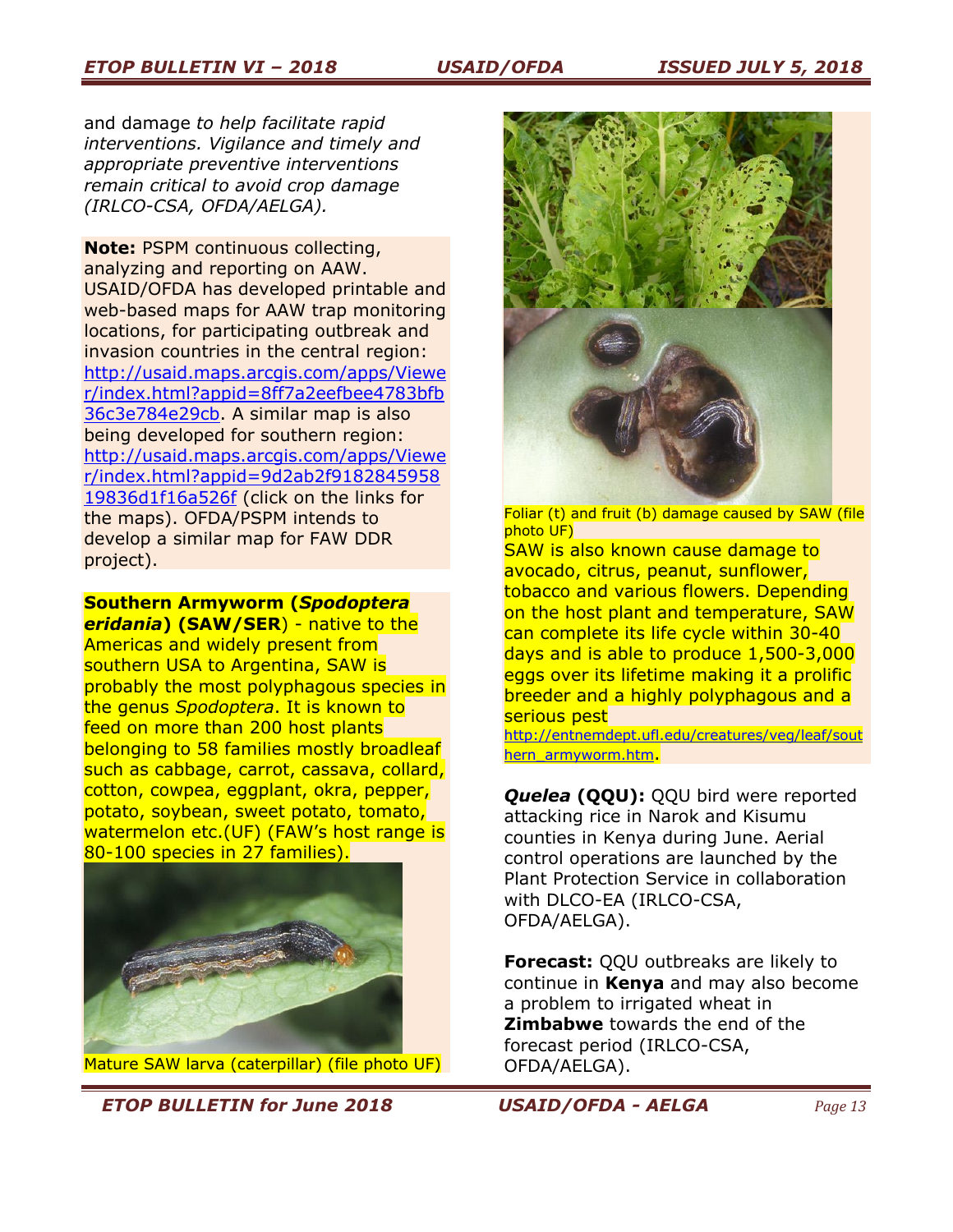#### *ETOP BULLETIN VI – 2018 USAID/OFDA ISSUED JULY 5, 2018*

*Facts: QQU birds can travel ~100 km/day in search of food. An adult QQU bird can consume 3-5 grams of small grain and destroy the same amount in a day. A medium density QQU colony can contain up to a million or more birds and is capable of consuming and destroying 6,000 to 10,000 kg of seeds/day, enough to feed 12,000-20,000 people/day* (OFDA/AELGA).

**Rodents:** No update was received on rodents during June, but the pest is a constant threat to field and storage crops.

*FACTS: On average an adult rat can consume 3-5 gm of food (grains etc.)/day and a population of 200 rats/ha (a very low density) could consume what a sheep can eat in one day (not to mention the amount they can damage, destroy or pollute making it unfit for human consumption) and the zoonotic diseases they carry and transmit.*

*All ETOP front-line countries must maintain regular monitoring and surveillance. During crop in-seasons, scouting must be implemented on a regular basis. Invasion countries should remain on alert. DLCO-EA, IRLCO-CSA, DLCCs, DLMCC, CNLAs, national DPVs and PPDs, ELOs are encouraged to continue sharing ETOP information with stakeholders as often as possible and on a timely basis. Lead farmers and community forecasters must remain vigilant and report ETOP detections to relevant authorities immediately.* 

*Note: A sustainable Pesticide Stewardship (SPS) can improve and strengthen pesticide delivery system (PDS) at the national and regional levels. A strong and viable PDS can effectively reduce pesticide related human health* 

*risks, minimize environmental pollution, reduce pest control cost, improve food security and contribute to the national economy. A viable SPS can be effectively established by linking key stakeholders across political borders and geographic regions. End note.*

**OFDA/PSPM** encourages the use of alternatives to hard core pesticides and at all times promotes IPM to minimize risks associated with pesticide stockpiling. A judiciously executed triangulation of surplus stocks from countries with large inventories to countries in need and where they can be effectively utilized is a win-win situation worth considering.

#### **Inventories of Pesticide Stocks for SGR Prevention and Control**

Inventory of national strategic stocks of SGR pesticides was reduced by 581 l due to control operations in Algeria during June.

Table 1. Inventory of Strategic SGR Pesticide Stocks in Frontline Countries

| Country      | Quantity (I/kg)*                      |
|--------------|---------------------------------------|
| Algeria      | 1,188,099~                            |
| Chad         | 38,300                                |
| Egypt        | 68,070~ (18,300 ULV,                  |
|              | 49,770                                |
| Eritrea      | $17,122 \sim +20,000^{\circ}$         |
| Ethiopia     | $9,681\sim$                           |
| Libya        | 25,000~                               |
| Madagascar   | $206,000 \sim + 100,000$ <sup>D</sup> |
| Mali         | 5,000                                 |
| Mauritania   | 14,998 <sup>DM</sup>                  |
| Morocco      | 3,490,732 <sup>D</sup>                |
| <b>Niger</b> | 75,750~                               |
| Oman         | 10,000~                               |
| S. Arabia    | 89,357~                               |
| Senegal      | 156,000~                              |
| Sudan        | 169,710~                              |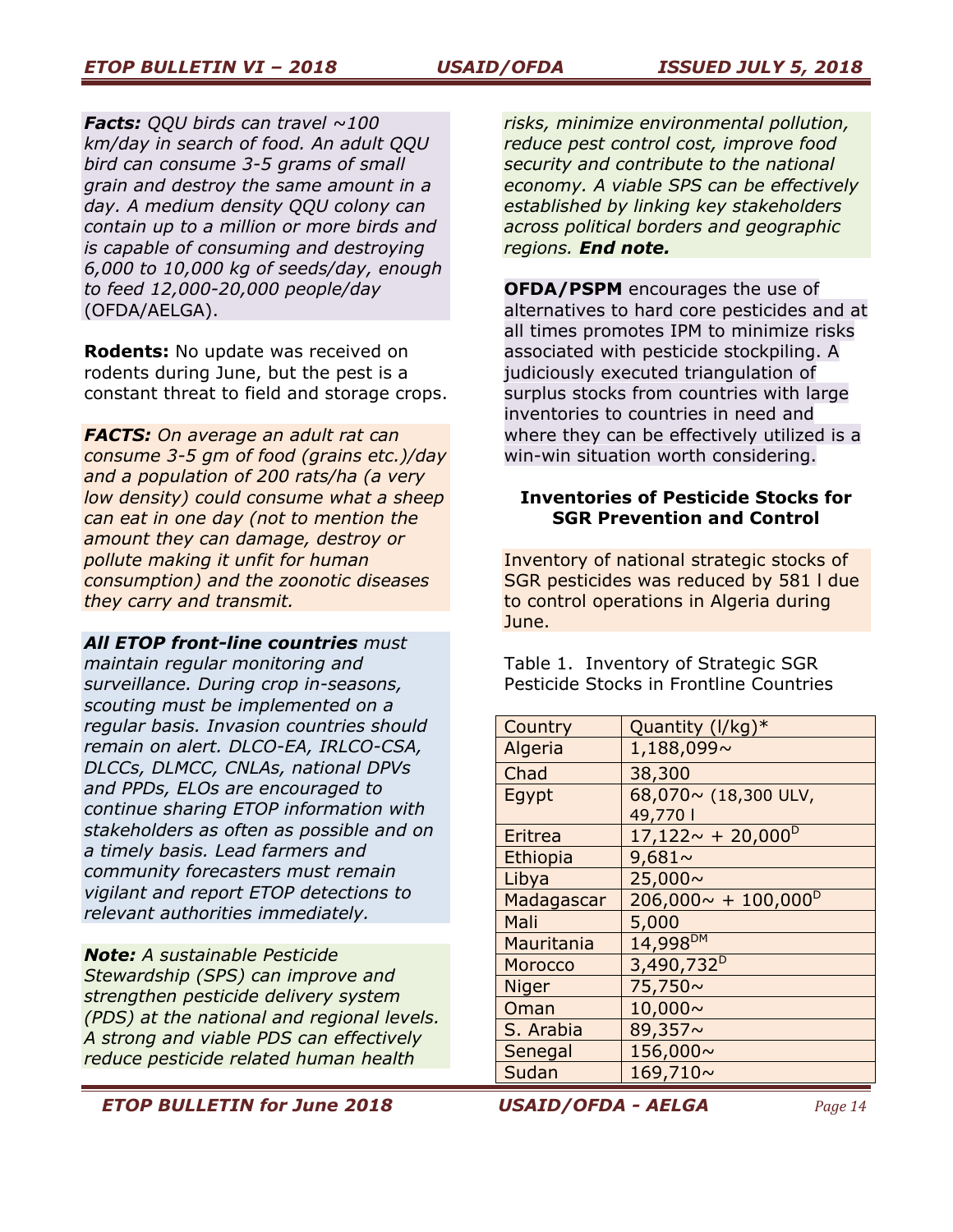| Tunisia                                    | $\sqrt{68,514}$ obsolete   |
|--------------------------------------------|----------------------------|
| Yemen                                      | $140,090^{D} + 180$ kg GM~ |
| *Includes different kinds of pesticide and |                            |
| formulations - ULV, EC and dust;           |                            |
|                                            |                            |

 $\sim$  data may not be current;

 $D =$  Morocco donated 100,000 l of pesticides to Madagascar and 10,000 l to Mauritania in 2015

 $D =$  In 2013 Morocco donated 200,000 l to Madagascar

 $D =$  Saudi donated 10,000 to Yemen and pledged 20,000 l to Eritrea

 $DM =$  Morocco donated 30,000 l of pesticides to Mauritania

GM = *GreenMuscle*TM (fungal-based biological pesticide)

# **LIST OF ACRONYMS**

- *AAW African armyworm (Spodoptera expempta)*
- *AELGA Assistance for Emergency Locust Grasshopper Abatement*
- *AFCS Armyworm Forecasting and Control Services, Tanzania*
- *AfDB African Development Bank*
- *AGRA Agricultural Green Revolution in Africa*
- *AME Anacridium melanorhodon (Tree Locust)*
- *APLC Australian Plague Locust Commission*
- *APLC Australian Plague Locust Commission Bands groups of hoppers marching pretty much in the same direction*
- *ASARECA Association for Strengthening Agricultural Research in Eastern and Central Africa*
- *CABI Center for Agriculture and Biosciences International*
- *CAC Central Asia and the Caucasus*
- *CBAMFEW Community-based armyworm monitoring, forecasting and early warning*
- *CERF Central Emergency Response Fund*
- *CIT Calliptamus italicus (Italian Locust)*
- *CLCPRO Commission de Lutte Contre le Criquett Pélerin dans la Région Occidentale (Commission for the Desert Locust Control in the Western Region)*
- *CNLA(A) Centre National de Lutte Antiacridienne (National Locust Control Center)*
- *COR Central SGR Outbreak Region*
- *CPD Crop Protection Division*
- *CRC Commission for Controlling Desert Locust in the Central Region*
- *CTE Chortoicetes terminifera (Australian plague locust)*
- *DDLC Department of Desert Locust Control*
- *DLCO-EA Desert Locust Control Organization for Eastern Africa*
- *DLMCC Desert Locust Monitoring and*
- *Control Center, Yemen*
- *DMA Dociostaurus maroccanus (Moroccan Locust)*
- *DPPQS Department of Plant Protection and Quarantine Services, India*
- *DPV Département Protection des Végétaux (Department of Plant Protection)*
- *ELO EMPRES Liaison Officers –*

*EMPRES Emergency Prevention System for Transboundary Animal and Plant Pests and Diseases*

- *EOR Eastern SGR Outbreak Region*
- *ETOP Emergency Transboundary Outbreak Pest*
- *Fledgling immature adult locust /grasshopper that has pretty much*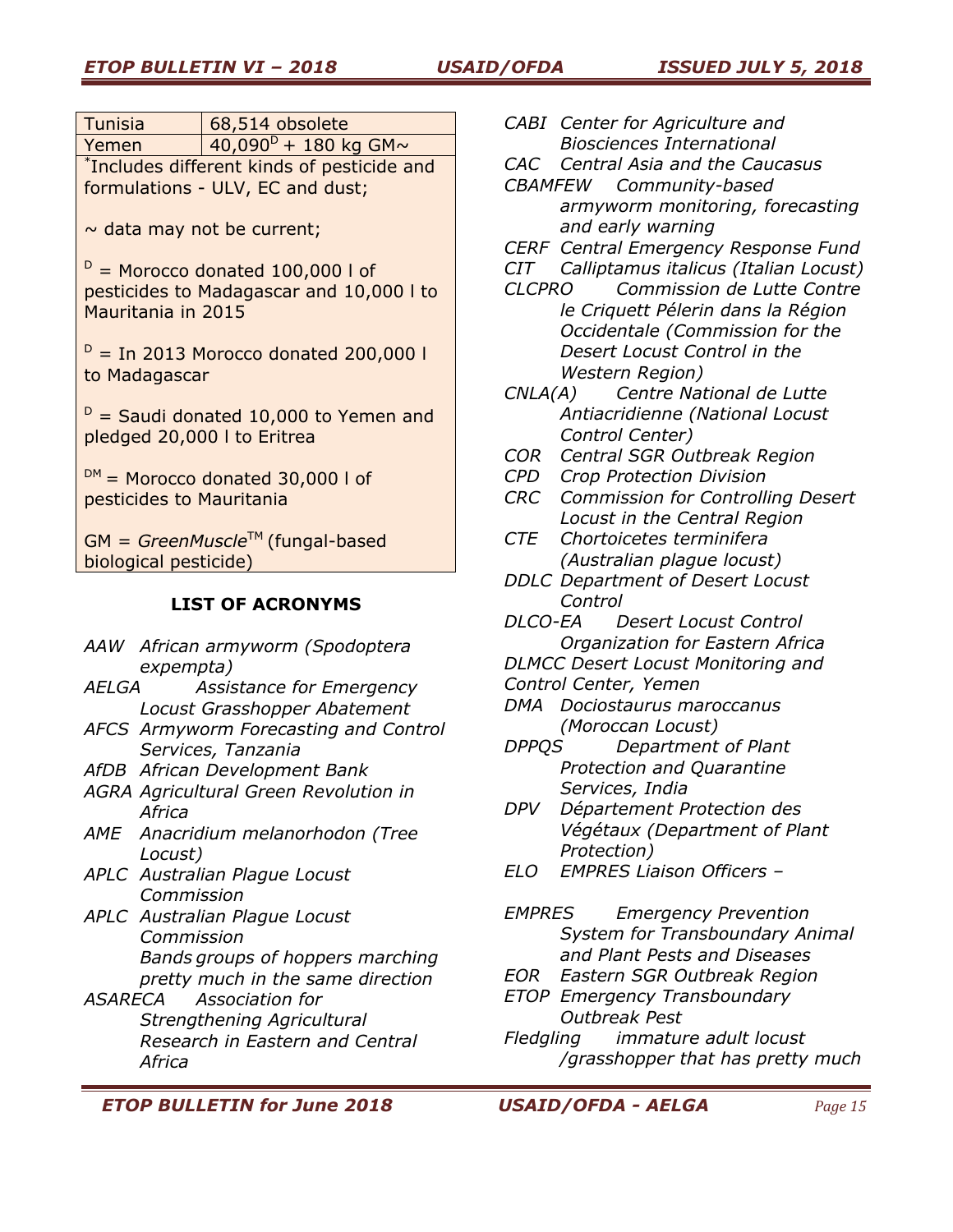*the same phenology as mature adults, but lacks fully developed reproductive organs to breed* 

- *GM GreenMuscle® (a fungal-based biopesticide)*
- *ha hectare (= 10,000 sq. meters, about 2.471 acres)*
- *ICAPC IGAD's Climate Prediction and Application Center*
- *IGAD Intergovernmental Authority on Development (Horn of Africa)*
- *IRIN Integrated Regional Information Networks*
- *IRLCO-CSA International Red Locust Control Organization for Central and Southern Africa*
- *ITCZ Inter-Tropical Convergence Zone*
- *ITF Inter-Tropical Convergence Front = ITCZ)*
- *FAO-DLIS Food and Agriculture Organizations' Desert Locust Information Service*
- *Hoppers young, wingless locusts/grasshoppers (Latin synonym = nymphs or larvae)*
- *JTWC Joint Typhoon Warning Center*
- *Kg Kilogram (~2.2 pound)*
- *L Liter (1.057 Quarts or 0.264 gallon or 33.814 US fluid ounces)*
- *LCC Locust Control Center, Oman*
- *LMC Locusta migratoriacapito (Malagasy locust)*
- *LMM Locusta migratoria migratorioides (African Migratory Locust)*
- *LPA Locustana pardalina*
- *MoAFSC Ministry of Agriculture, Food Security and Cooperatives*
- *MoAI Ministry of Agriculture and Irrigation*
- *MoARD Ministry of Agriculture and Rural Development*
- *NALC National Agency for Locust Control*
- *NCDLC National Center for the Desert Locust Control, Libya*
- *NOAA (US) National Oceanic and Aeronautic Administration*
- *NPS National Park Services*
- *NSD Republic of North Sudan*
- *NSE Nomadacris septemfasciata (Red Locust)*
- *OFDA Office of U.S. Foreign Disaster Assistance*
- *PBB Pine Bark Beetle (Dendroctonus sp. – true weevils*
- *PHD Plant Health Directorate*
- *PHS Plant Health Services, MoA Tanzania*
- *PPD Plant Protection Department*
- *PPM Pest and Pesticide Management*
- *PPSD Plant Protection Services Division/Department*
- *PRRSN Pesticide Risk Reduction through Stewardship Network*
- *QQU Quelea Qulelea (Red Billed Quelea bird)*
- *SARCOF Southern Africa Region Climate Outlook Forum*
- *SCA Schistocerca cancellata (South American Locust)*
- *SFR Spodoptera frugiperda (SFR) (Fall armyworm (FAW)*
- *SGR Schistoseca gregaria (the Desert Locust)*
- *SPI Schistocerca piceifrons piceiferons (Central American Locust)*
- *SSD Republic of South Sudan*
- *SPB Southern Pine Beetle (Dendroctonus frontalis) – true weevils*
- *SWAC South West Asia DL Commission*
- *PBB Pine Bark Beetle*
- *PSPM Preparedness, Strategic Planning and Mitigation (formerly known as Technical Assistance Group - TAG)*
- *Triangulation The process whereby pesticides are donated by a country, with large inventories, but often no immediate need, to a country with immediate need with the help of a third party in the negotiation and shipments, etc. Usually FAO plays the third party*